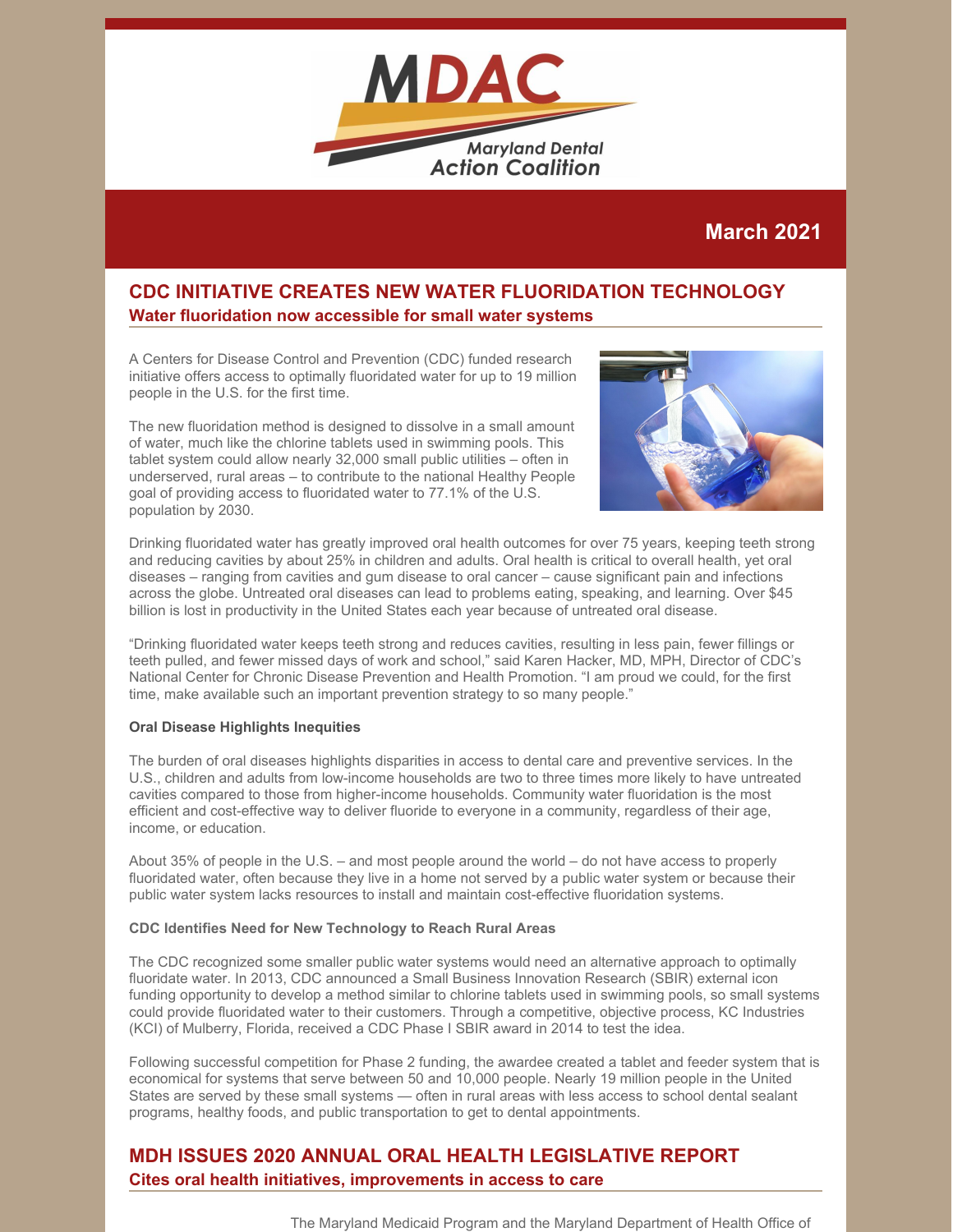

Oral Health recently submitted a legislative report to the Governor and the Maryland General Assembly on Maryland's oral health accomplishments in 2020.

The report focuses on key Office of Oral Health initiatives, including federally funded programs such as community-based prevention services and oral healthcare-based childhood obesity screening and prevention. It also highlights the department's work to expand oral health infrastructure, including community water fluoridation, oral cancer initiatives, the HIV oral health care referral program, and

state grant and loan repayment programs.

The report also outlines improvements to Medicaid dental access, including the availability and accessibility of dentists in Medicaid, Maryland Healthy Smiles Dental Program and HealthChoice utilization, and recent dental legislation and program expansions such as the Medicaid Adult Dental Waiver Program.

**Read the [report](https://mmcp.health.maryland.gov/Documents/JCRs/2020/dentalJCRfinal11-20.pdf)** to learn more about the oral health accomplishments in Maryland.

# **OOH GUIDE LISTS AFFORDABLE PUBLIC HEALTH DENTAL SERVICES Valuable resource for families, caregivers, advocates**

*The Maryland Department of Health Office of Oral Health submitted the following article:*

The Maryland Oral Health Resource Guide is produced by the Maryland Department of Health Office of Oral Health to assist families, caregivers, and advocates in finding affordable public health dental care services in Maryland and in the immediate surrounding regions.

Only those dental public health programs or facilities that provide discounted, lowcost, and/ or special needs dental services are listed in the directory. Information about other resources, including the Maryland Healthy Smiles Program and programs in nearby Delaware and Washington, D.C., also are listed



The 2020 Oral Health Resource Guide is available in English and Spanish**[online](https://phpa.health.maryland.gov/oralhealth/Pages/ResourceGuide.aspx)**. Hard copies are available by contacting the Office of Oral Health at **[mdh.oralhealth@maryland.gov.](mailto:mdh.oralhealth@maryland.gov)**

# **HRSA OPENS FY2021 DENTAL FACULTY LOAN REPAYMENT PROGRAM Applications due by April 19, 2021**

The Health Resources and Services Administration (HRSA) is accepting applications for fiscal year (FY) 2021 for the **Dental Faculty Loan [Repayment](https://nam02.safelinks.protection.outlook.com/?url=https%3A%2F%2Flnks.gd%2Fl%2FeyJhbGciOiJIUzI1NiJ9.eyJidWxsZXRpbl9saW5rX2lkIjoxMDIsInVyaSI6ImJwMjpjbGljayIsImJ1bGxldGluX2lkIjoiMjAyMTAzMjIuMzc0NTQ3OTEiLCJ1cmwiOiJodHRwczovL3d3dy5ocnNhLmdvdi9ncmFudHMvZmluZC1mdW5kaW5nL2hyc2EtMjEtMDE5P3V0bV9jYW1wYWlnbj1OT0ZPJTNBK0RlbnRhbCtGYWN1bHR5K0xvYW4rUmVwYXltZW50K1Byb2dyYW0rLS0rRlkyMStBcHBsaWNhdGlvbiZ1dG1fbWVkaXVtPWVtYWlsJnV0bV9zb3VyY2U9Z292ZGVsaXZlcnkifQ.czoSIJBEEnlgZp-sQH8_Y-I7QnjlOz5rihvrzCyXeK0%2Fs%2F685911806%2Fbr%2F100437848052-l&data=04%7C01%7Csharpsg%40marshall.edu%7Cf35aa2baebc64627526408d8ed3700fb%7C239ab2783bba4c78b41d8508a541e025%7C0%7C1%7C637520167793173128%7CUnknown%7CTWFpbGZsb3d8eyJWIjoiMC4wLjAwMDAiLCJQIjoiV2luMzIiLCJBTiI6Ik1haWwiLCJXVCI6Mn0%3D%7C3000&sdata=BKDjkuoFVxZ3%2BbLTsVYwpSI%2BlTQ%2Fwc7b32YQayzFCnA%3D&reserved=0) Program**. This program will increase the number of dental and dental hygiene faculty in the workforce. Grantees will create and manage a loan repayment program for individuals who serve as full-time dental faculty.

Please note: The funding opportunity has been modified to include grant award preference to applicants who provide loan repayment to pediatric dentistry faculty.

Eligible applicants are:

- Programs of general, pediatric or public health dentistry in public or private nonprofit dental or dental hygiene schools
- Approved residency in general, pediatric, or public health dentistry
- Advanced education programs in the practice of general, pediatric, or public health dentistry

For eligibility information, see page 9 of**HRSA funding opportunity [HRSA-21-019](https://files.constantcontact.com/f29af31a201/ea686589-e6ce-4cad-96eb-3f3700e741c2.pdf)**. Applications are due by April 19,2021. To apply, visit **[grants.gov](https://www.grants.gov/web/grants/view-opportunity.html?oppId=331562&utm_campaign=NOFO%3A+Dental+Faculty+Loan+Repayment+Program+--+FY21+Application&utm_medium=email&utm_source=govdelivery)**.

HRSA expects approximately \$800,000 to be available in FY 2021 to fund eight (8) grantees.

# **CATHOLIC CHARITIES SEEKS VOLUNTEERS Applications for Prince George's County site due March 31**

Catholic Charities of the Archdiocese of Washington is seeking volunteers to serve at their Prince George's County site. Volunteers including dentists, hygienists, or dental assistants are needed to serve on a pro bono basis for one year.

To learn more or apply by March 31, 2021, see:**<https://www.catholiccharitiesdc.org/volunteer/ongoing/>**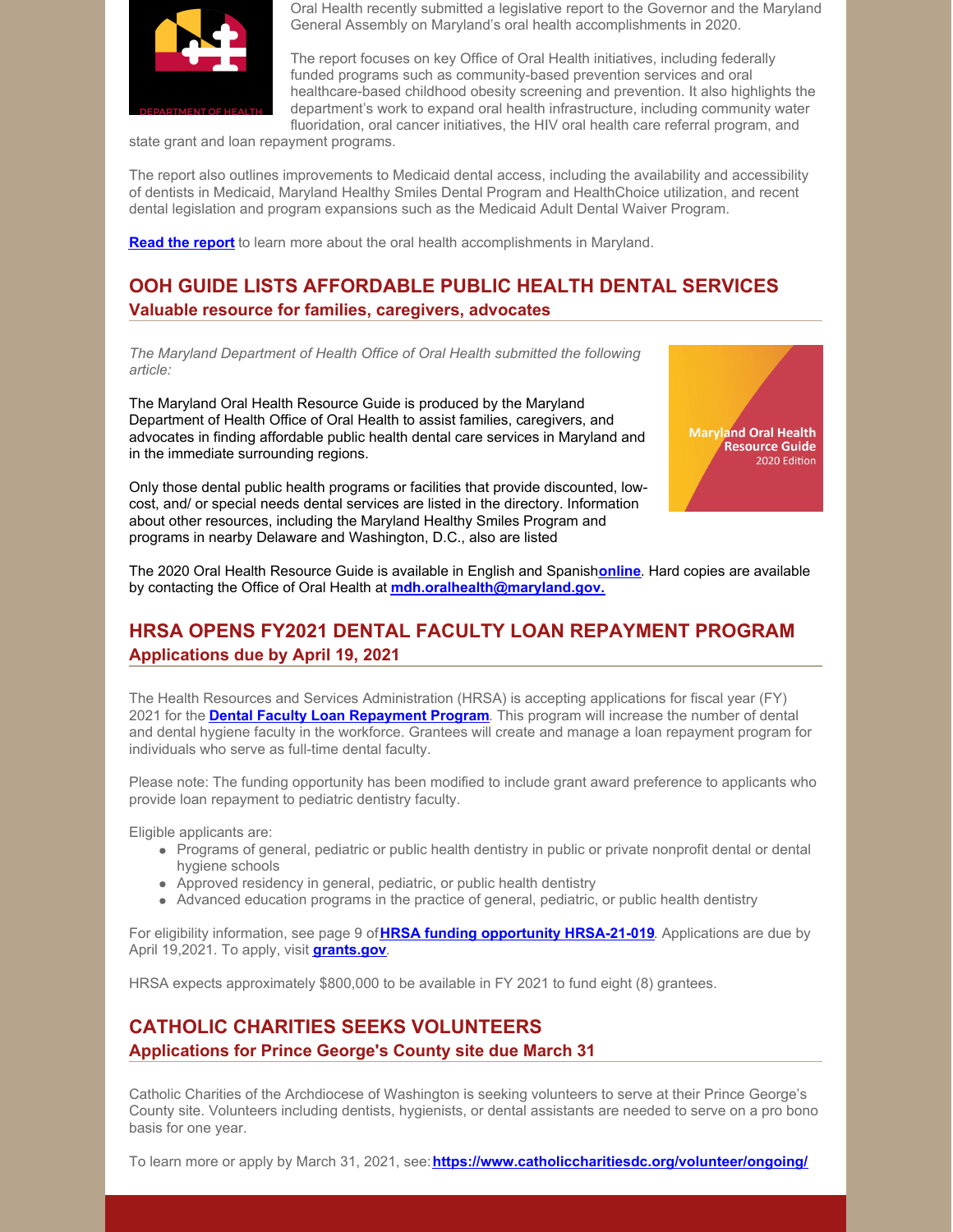**"Many vulnerable and underserved populations face substantial barriers to access dental care, but community water fluoridation ensures adequate fluoride exposure regardless of access to oral health care, insurance coverage, or the ability to pay for dental care."**

*-American Dental Education Association*

## **[NEWS](https://www.chcs.org/resource/addressing-social-determinants-of-health-via-medicaid-managed-care-contracts-and-section-1115-demonstrations/)**

#### **Del. Mike [McKay](https://www.youtube.com/watch?v=iPNGW05V2Gk) on HB 547**

**Cardin and Wicker Team with Clarke, Gosar, Simpson and Meng to Promote Loan [Forgiveness](https://www.cardin.senate.gov/newsroom/press/release/cardin-and-wicker-team-with-clarke-gosar-simpson-and-meng-to-promote-loan-forgiveness-to-recruit-more-dentists) to Recruit More Dentists**

**[2021's](https://wallethub.com/edu/states-with-best-worst-dental-health/31498) States with the Best & Worst Dental Health**

**Carroll County Health [Department:](https://www.baltimoresun.com/maryland/carroll/lifestyles/cc-lt-health-dept-022121-20210221-2bp36vlnxvhlfaisze2yyaevr4-story.html) Dental Health Month Focuses on Importance of Water**

**Survey Reveals COVID-19 Is A Major Factor In [Americans'](https://www.prnewswire.com/news-releases/survey-reveals-covid-19-is-a-major-factor-in-americans-failing-dental-health-301223396.html) Failing Dental Health**

**ADA Supports Improving the Social [Determinants](https://www.ada.org/en/publications/ada-news/2021-archive/march/ada-supports-improving-the-social-determinants-of-health-act) of Health Act**

**Trio of [Organizations](https://www.ada.org/en/publications/ada-news/2021-archive/february/research-needed-on-covid-effect-on-oral-health) Agree More Research Needed on COVID-19's Effect on Oral Health**

**Did a Dentist Diagnose [SARS-CoV-2](https://www.drbicuspid.com/index.aspx?Sec=sup&Sub=hyg&Pag=dis&ItemId=327921) From a Dental Exam?**

**Less Drilling, Less Germ Spray: [Dentistry](https://www.nytimes.com/2021/02/09/health/covid-dentists-teeth.html) Adapts to the Covid Era**

**HHS Sued for Allowing California to Limit Access to Dental Care for Older Patients and Patients with [Disabilities,](https://goldrushcam.com/sierrasuntimes/index.php/news/local-news/27764-hhs-sued-for-allowing-california-to-limit-access-to-dental-care-for-older-patients-and-patients-with-disabilities-aarp-reports) AARP Reports**

**[Improving](https://www.theamericanreporter.com/improving-oral-health-through-exercise/) Oral Health Through Exercise**

**Are We [Essential?](https://onlinelibrary.wiley.com/doi/10.1002/jdd.12573) The Oral Health Paradox**

**Is [Psoriasis](https://www.healthline.com/health/psoriasis/psoriasis-dental-health) Linked to Dental Health?**

# **MD ADULT DENTAL WAIVER PROGRAM BY THE NUMBERS**



Thousands of Maryland adults are accessing dental care through the Medicaid Adult Dental Waiver Program.

According to Maryland Medicaid, from January 1, 2021 through March 16, 2021:

- **1,422 claims were submitted**
- **1,113 unique members filed valid claims**
- **30 members met annual \$800 cap**
- **332 unique providers submitted claims**
- **\$233,908.93 paid**

From January 1, 2020 through December 31, 2020:

- **7,717 claims were submitted**
- **4,065 unique members filed valid claims**
- **297 members met annual \$800 cap**
- **570 unique providers submitted claims**
- **\$1,250,084.54 paid**

From program launch on June 1, 2019 through December 31, 2019:

- **8,006 claims were submitted**
- **4,263 unique members filed valid claims**
- **295 members met annual \$800 cap**
- **564 unique providers submitted claims**
- **\$1,358,714.53 paid**

**2018-2023 MARYLAND ORAL HEALTH PLAN GOALS**

## **ARTICLES & RESOURCES**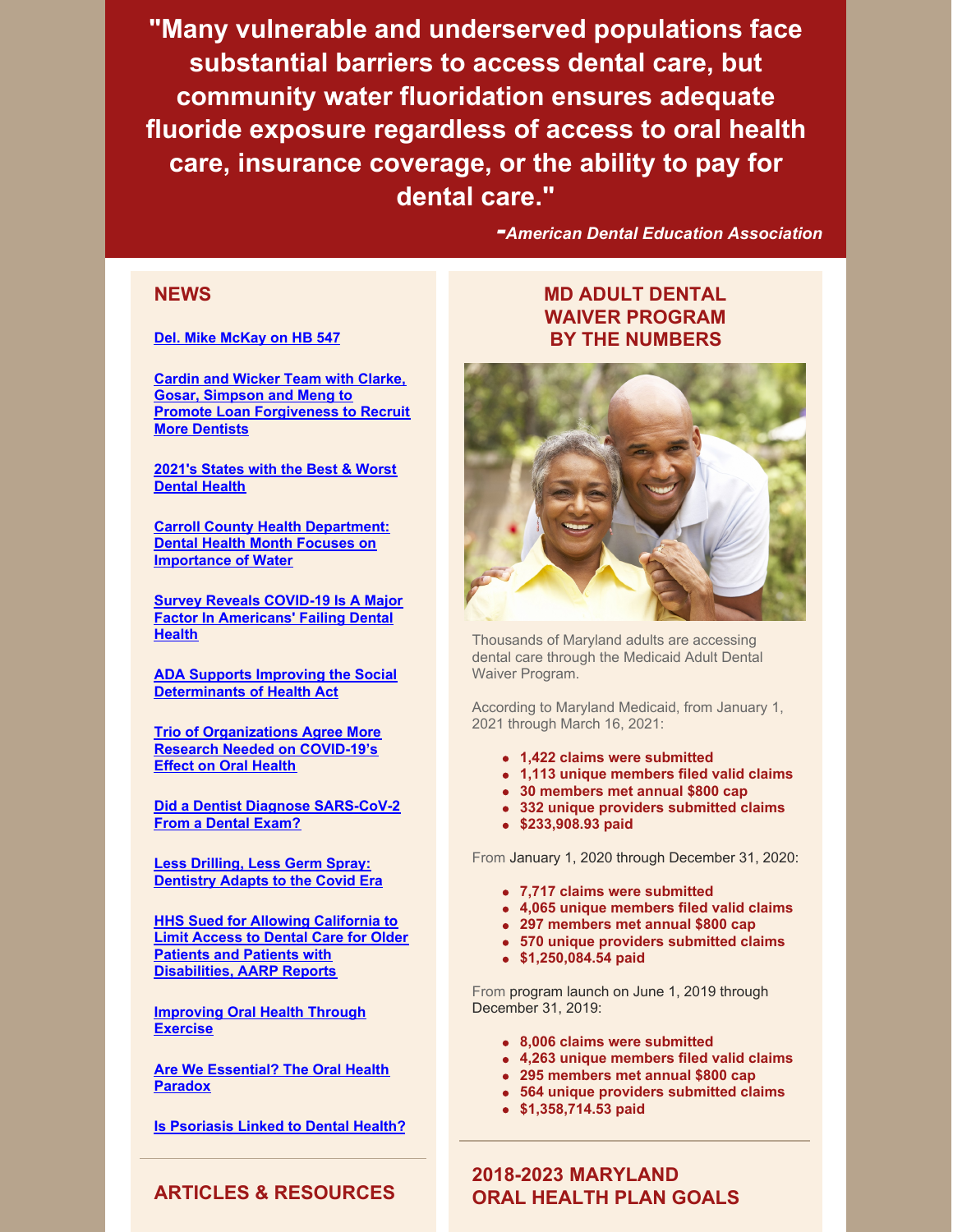#### **COVID-19**

**COVID-19 Poses [Significant](https://decisionsindentistry.com/2021/02/covid-poses-significant-barrier-kids-receiving-preventive-oral-healthcare/?inf_contact_key=0d1f1720ffba1888347e8ee930a189576914bec1b8fd989797086ba53725e686) Barrier to Kids Receiving Preventive Oral Healthcare**

**OSAP: Infection Prevention & Control Guide for School Sealant Programs During the [Coronavirus](https://www.osap.org/page/ipc-guide-for-ssp-during-covid-19?utm_source=Master+List+-+Members+and+Non-Members&utm_campaign=6d047d79d6-EMAIL_CAMPAIGN_2020_10_27_02_36_COPY_01&utm_medium=email&utm_term=0_65e2169692-6d047d79d6-116414392) Disease 2019 (COVID-19)**

**Oral Health Providers Could Accelerate Vaccine [Distribution](https://www.communitycatalyst.org/blog/oral-health-providers-could-accelerate-vaccine-distribution#.YC_blGFKjIV)**

**Mouth May Be Powerful Site of SARS-CoV-2 Infection, [Transmission,](https://www.drbicuspid.com/index.aspx?sec=sup&sub=infctl&pag=dis&ItemID=327499) AARP Reports**

**Carolina Clinical Trial Tests [Effectiveness](https://uncnews.unc.edu/2021/02/22/covid-19-mouthwash/) of Mouthwash to Kill Coronavirus**

**[Marylanders](https://insurance.maryland.gov/Pages/newscenter/NewsDetails.aspx?NR=2020290) Are Eligible for 'No-Cost' COVID-19 Vaccinations**

**Research Finds 3.1% COVID-19 Infection Rate Among US Dental [Hygienists](https://www.ada.org/en/publications/ada-news/2021-archive/february/research-finds-3-point-1-percent-covid19-infection-rate-among-us-dental-hygienists)**

**Cross-Professional Collaboration**

**[Integrating](https://paoralhealth.us14.list-manage.com/track/click?u=c123c66a11e9ed0d166aa7a73&id=e37212e1b4&e=84dd925fca) Oral Health Into Primary Care: A Resource Guide**

**ADEA JDE: Oral Health [Professionals](https://www.businesswire.com/news/home/20210121005980/en/) Have Greater Role to Play in Improving Overall Health**

**CDC Announces [Medical-Dental](https://www.cdc.gov/oralhealth/about/md-integration.html) Integration Partnership**

**Diabetes**

**[Maryland](https://phpa.health.maryland.gov/CCDPC/Pages/diabetes-action-plan.aspx) Diabetes Action Plan**

**Disease Prevention**

**[Preventing](https://eclkc.ohs.acf.hhs.gov/publication/preventing-tooth-decay?utm_medium=email&utm_campaign=Resources to Make You Smile Issue No 1&utm_content=Resources to Make You Smile Issue No 1+CID_cac7e44ec3d23ac6cbf185305504d06a&utm_source=CM Eblast&utm_term=Preventing Tooth Decay&cid=cac7e44ec3d23ac6cbf185305504d06a) Tooth Decay**

**How Oral [Health](https://www.heart.org/en/news/2021/03/19/how-oral-health-may-affect-your-heart-brain-and-risk-of-death) May Affect Your Heart, Brain and Risk of Death**

**Can [Increasing](https://www.medicalnewstoday.com/articles/can-increasing-vitamin-c-intake-help-stop-bleeding-gums) Vitamin C Intake Help Stop Bleeding Gums?**

**[Communication](https://www.dentistryiq.com/dental-hygiene/patient-education/article/14198340/communication-strategies-to-help-disheartened-parents-to-try-again) Strategies to Help Disheartened Parents to Try Again**

**Health Equity**

**The Race to [Health](https://all4oralhealth.wordpress.com/2021/02/23/the-race-to-health-equity/) Equity**

# **Maryland Oral Health Plan**  $2018 - 2023$



Framework to Improve the Oral Health of All Marylanders

Maryland Dental<br>Action Coalition

The 2018-2023 Maryland Oral Health Plan outlines 11 oral health goals in three key areas: access to oral health care, oral disease and injury prevention, and oral health literacy and education.

### **[DOWNLOAD](https://www.mdac.us/initiatives/maryland-oral-health-plan/) THE PLAN**

The Maryland Oral Health Plan is financially supported by the Maryland Department of Health.

## **ARTICLES**

### **School-based Sealant Programs**

**Longitudinal Caries Prevalence in a Comprehensive, [Multicomponent,](https://jada.ada.org/article/S0002-8177(20)30842-4/fulltext?mc_cid=1a670d3353&mc_eid=84dd925fca) Schoolbased Prevention Program**

#### **Value-Based Care**

**The Wicked [Problem](https://www.dentaquestpartnership.org/learn/online-learning-center/resource-library/wicked-problem-oral-health-care-system?linkId=100000023901675&utm_campaign=DQP - Newsletter&utm_medium=email&_hsmi=111760617&_hsenc=p2ANqtz-9ND0pppQyTWDK2P3BaZ4KpNd4kG78ytZo6Vw_EwNoo6nJSNZ47AIEzYbRyFRXF6c9TvFNHp2kuA-6BrGiGHt7_Vx00FQ&utm_content=111760617&utm_source=hs_email) of the Oral Health Care System**

**Moving Toward [Value-Based](https://www.chcs.org/resource/moving-toward-value-based-payment-in-oral-health/?utm_source=CHCS+Email+Updates&utm_campaign=3f4edeafda-DQP+VBP+Brief+02%2F10%2F21&utm_medium=email&utm_term=0_bbced451bf-3f4edeafda-157190329) Payment in Oral Health Care**

**Workforce**

**HPI: The Dentist [Workforce](https://www.ada.org/~/media/ADA/Science and Research/HPI/Files/HPIgraphic_0221_1.pdf?la=en&mc_cid=fa4b068642&mc_eid=84dd925fca) – Key Facts**

**EVENTS**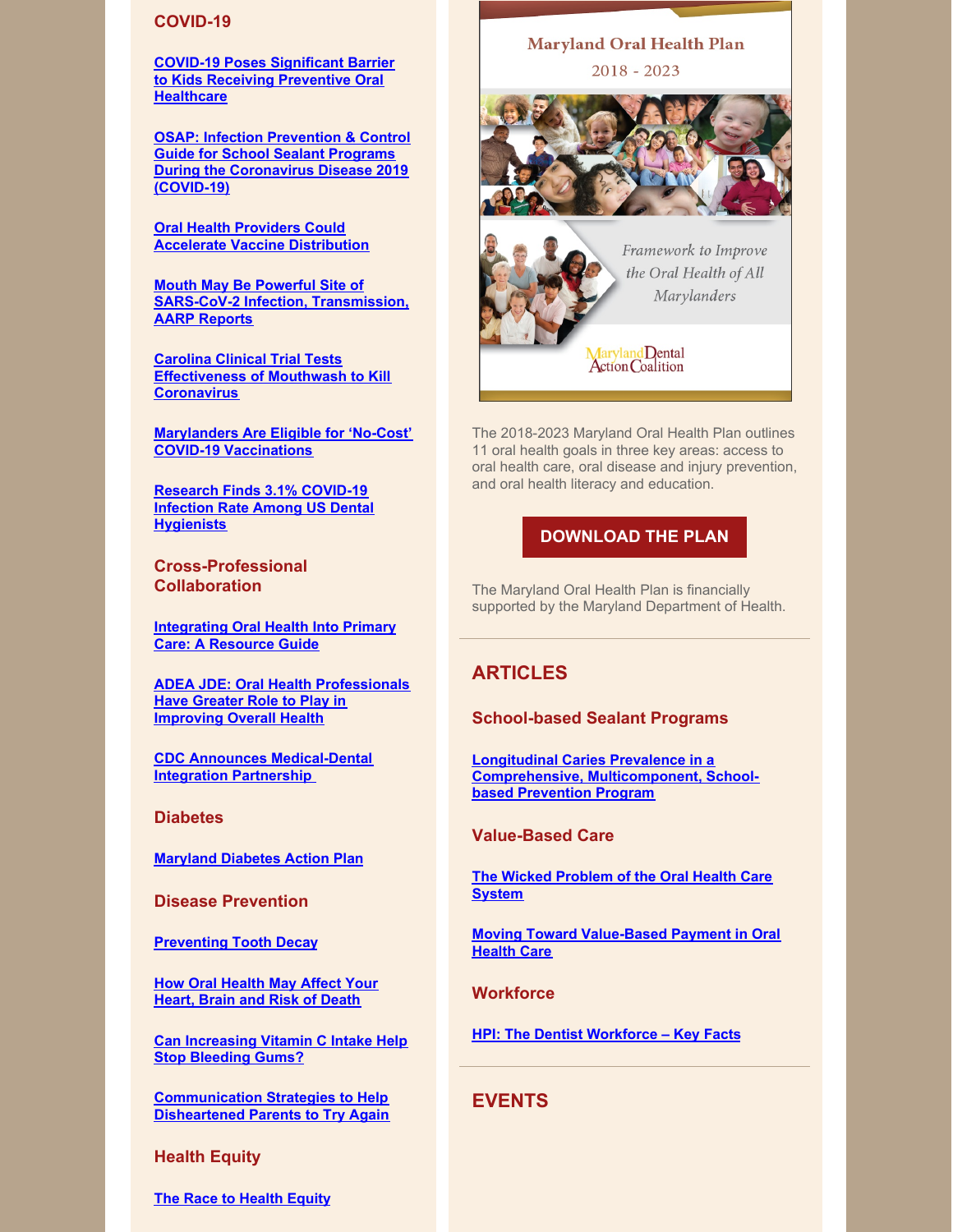**How Federal [Policymakers](https://www.communitycatalyst.org/blog/how-federal-policymakers-can-advance-racial-equity-in-oral-health#.YDkaIrhKjIV) Can Advance Racial Equity in Oral Health**

**How COVID-19 is Keeping Kids Away From the Dentist — [Especially](https://www.marketwatch.com/story/why-covid-19-is-posing-a-barrier-to-some-kids-dental-care-especially-those-with-medicaid-11613498312) Children on Medicaid**

**Cultural [Competence:](https://www.rdhmag.com/patient-care/article/14189892/cultural-competence-developing-best-practices) Developing Best Practices**

**Healthy People**

**Big Cities Health Coalition and Healthy People: Making Data Accessible to Urban Health [Departments](https://health.gov/news/202102/big-cities-health-coalition-and-healthy-people-making-data-accessible-urban-health-departments?source=govdelivery&utm_medium=email&utm_source=govdelivery)**

**CARTEEH and Healthy People: Addressing [Transportation's](https://health.gov/news/202102/carteeh-and-healthy-people-addressing-transportations-impact-health?source=govdelivery&utm_medium=email&utm_source=govdelivery) Impact on Health**

**Maternal and Child Health**

**Oral Health Care During [Pregnancy:](https://www.mchoralhealth.org/PDFs/oralhealthpregnancyresguide.pdf?mc_cid=2641f23502&mc_eid=84dd925fca) A Resource Guide**

**Improving Maternal Health Outcomes: State Policy Actions and [Opportunities](https://www.chcs.org/news/improving-maternal-health-outcomes-state-policy-actions-and-opportunities/?utm_source=CHCS+Email+Updates&utm_campaign=42ae45857a-PCS+-+Maternal+Health+03%2F05%2F21_COPY_01&utm_medium=email&utm_term=0_bbced451bf-42ae45857a-157190329)**

### **Medicaid**

**[Maximizing](https://www.youtube.com/watch?v=bgFkXd4KKDI) Medicaid's Potential to Close the Disparities Gap and Improve Health Equity (video)**

**MACPAC's [Recommendations](https://www.communitycatalyst.org/blog/macpacs-recommendations-hit-the-mark-on-immediate-ways-to-improve-medicaid#.YC_cBWFKjIV) Hit the Mark on Immediate Ways to Improve Medicaid**

**[Medicare-Medicaid](https://www.bettercareplaybook.org/resources/medicare-medicaid-integration-reference-guide-emerging-evidence-and-technical-assistance?utm_source=CHCS+Email+Updates&utm_campaign=bb7a993863-Duals+resource+roundup+02%2F23%2F21&utm_medium=email&utm_term=0_bbced451bf-bb7a993863-157190329) Integration: A Reference Guide to Emerging Evidence and Technical Assistance Tools**

### **Oral Health Policy**

**[Improving](https://apha.org/policies-and-advocacy/public-health-policy-statements/policy-database/2021/01/12/improving-access-to-dental-care-for-pregnant-women) Access to Dental Care for Pregnant Women**

**A Call for Adult Dental Benefits in Medicaid and [Medicare](https://apha.org/policies-and-advocacy/public-health-policy-statements/policy-database/2021/01/12/a-call-for-adult-dental-benefits-in-medicaid-and-medicare)**

**The Catastrophic Cost of [Uninsurance:](https://familiesusa.org/resources/the-catastrophic-cost-of-uninsurance-covid-19-cases-and-deaths-closely-tied-to-americas-health-coverage-gaps/) COVID-19 Cases and Deaths Closely Tied to America's Health Coverage Gaps**

**American Rescue Plan Strengthens Medicaid Home and [Community-](https://healthinnovation.org/news/blog/post?page=american-rescue-plan)Based Services**

**[Congress](https://familiesusa.org/wp-content/uploads/2021/01/OH-3_Federal-Adult-Dental-Medicaid-Analysis-1.pdf) Should Act Quickly to Protect Oral Health Coverage for**



**MDAC MEMBERS MEETING Monday, April 19, 2021 2:30 PM to 4:30 PM via Zoom**

**Public Health [Research](https://docs.google.com/forms/d/e/1FAIpQLSdHqcrkIo7tROPvaC6B75GwOUKyL5OP3fRxiL-zM2kfgRhRCw/viewform) @ Maryland (virtual), April 13-14, 2021**

**National Oral Health [Conference](https://www.eventscribe.com/2021/NOHC/) (virtual), Fridays and Saturdays April 16-30. 2021**

**2021 OSAP Virtual [Conference,](https://www.osap.org/page/2021AnnualConf?utm_source=Master+List+-+Members+and+Non-Members&utm_campaign=de69cb5d55-EMAIL_CAMPAIGN_2020_09_30_02_10_COPY_01&utm_medium=email&utm_term=0_65e2169692-de69cb5d55-116414392) June 2-5, 2021**

**Public Health [Improvement](http://www.phf.org/events/Pages/2021_Public_Health_Improvement_Training_PHIT.aspx) Training (virtual), June 7-9, 2021**

### **WEBINARS**

**Vaping and Oral Health: Seeing [Through](https://us02web.zoom.us/webinar/register/WN_fbU0xGNBTWWGwtArgfk06A) Clouds, March 25, 2021**

**Health Care Drumbeat: New Polling and [Messaging](https://cc.readytalk.com/registration/#/?meeting=55xralb4wdnf&campaign=g6mxo7xqqzqj) to Move Federal Action in 2021, March 31, 2021**

**HPI: How COVID-19 Continues to Impact the Dental Care Sector [\(recorded\)](https://www.youtube.com/watch?v=rrJvlVcF1o8&feature=youtu.be)**

**New Research Reveals Impact of COVID-19 on Dental [Hygienists](https://zoom.us/rec/play/_0iUNiKUvWRl2mJrINwOg2acZFxoMqzE0dHSqv4GCp2JYvgHfWjVPiM_9FQYXgZOTEZXtQuGptAbvuaK.3mLGnD63GYvLCO0A?autoplay=true&startTime=1614200330000) (recorded)**

**Infection Prevention & Control Guidance and [Considerations](https://www.osap.org/page/webinar-ipc-guidance-ssp?utm_source=Master+List+-+Members+and+Non-Members&utm_campaign=6d047d79d6-EMAIL_CAMPAIGN_2020_10_27_02_36_COPY_01&utm_medium=email&utm_term=0_65e2169692-6d047d79d6-116414392) for School Sealant Programs During the COVID-19 Pandemic (recorded)**

### **LEGISLATIVE CONTACTS**

**U.S. [Senators](https://www.senate.gov/general/contact_information/senators_cfm.cfm?State=MD) (MD)**

**U.S. [Representatives](https://www.house.gov/representatives#state-maryland) (MD)**

**Maryland State [Legislators](http://mgaleg.maryland.gov/webmga/frmmain.aspx?pid=legisrpage&tab=subject6)**

### **SUPPORT MDAC**